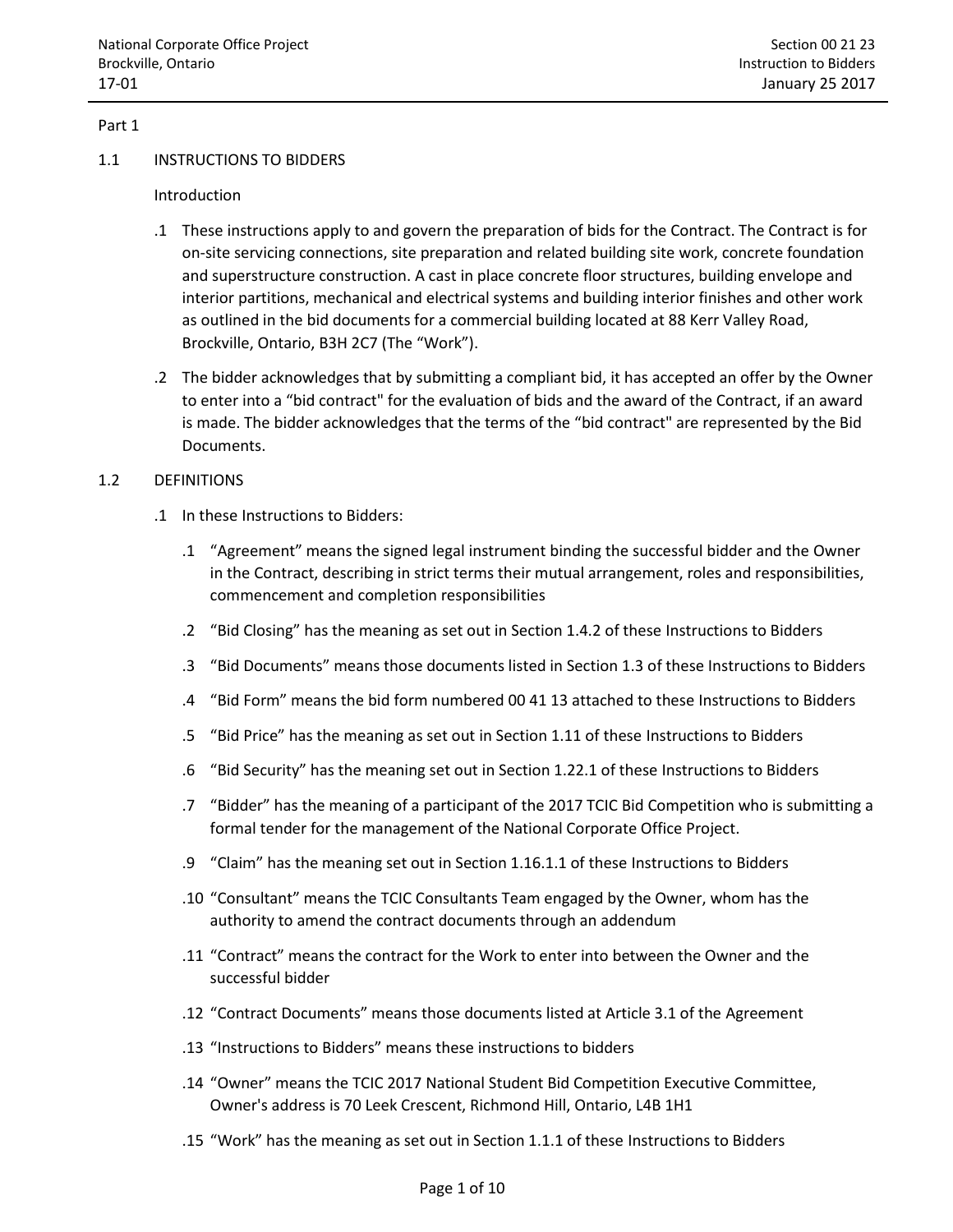## 1.3 BID DOCUMENTS

- .1 These bid documents (the "Bid Documents") are inclusive of the following:
	- .1 Instructions to Bidders (Section 00 21 00);
	- .2 Bid Form (Section 00 41 13); List of Documents Form (00 43 30) Pre-qualified Subcontractors (00 22 13); Proposed Subcontractors Form (00 43 36)
	- .3 Canadian Standard Construction Document, CCDC 2 2008 Stipulated Price Contract. This document consist of the Agreement between Owner and Contractor, Definitions and the General Conditions of the Stipulated Price Contract.
	- .4 Documents:
		- 1. Specifications:
			- Division 1 General Requirements
			- Division 2 Site Construction
			- Division 3 Concrete
			- Division 4 Masonry
			- Division 5 Metals
			- Division 6 Wood and Plastics Composite
			- Division 7 Thermal and Moisture Protection
			- Division 8 Openings
			- Division 9 Finishes
			- Division 10 Specialties
			- Division 11 Equipment
			- Division 12 Furnishings
			- Division 13 Special Construction
			- Division 14 Conveying Equipment
			- Division 15 Mechanical
			- Division 16 Electrical
		- 2. Drawings:
			- 01 Civil 02 Landscape 03 Architectural 04 Infinity Pool 05 Interiors 06 Structural 07 Mechanical 08 Electrical
- 1.4 BID SUBMISSION TWO STAGE CLOSING
	- .1 Submission of the Bid is a two-stage process.
		- .1 Stage 1 Closing on March 29, 2017 before 15:00:00 p.m. EDT thru an electronic On-line Bidding System specified below on website portal: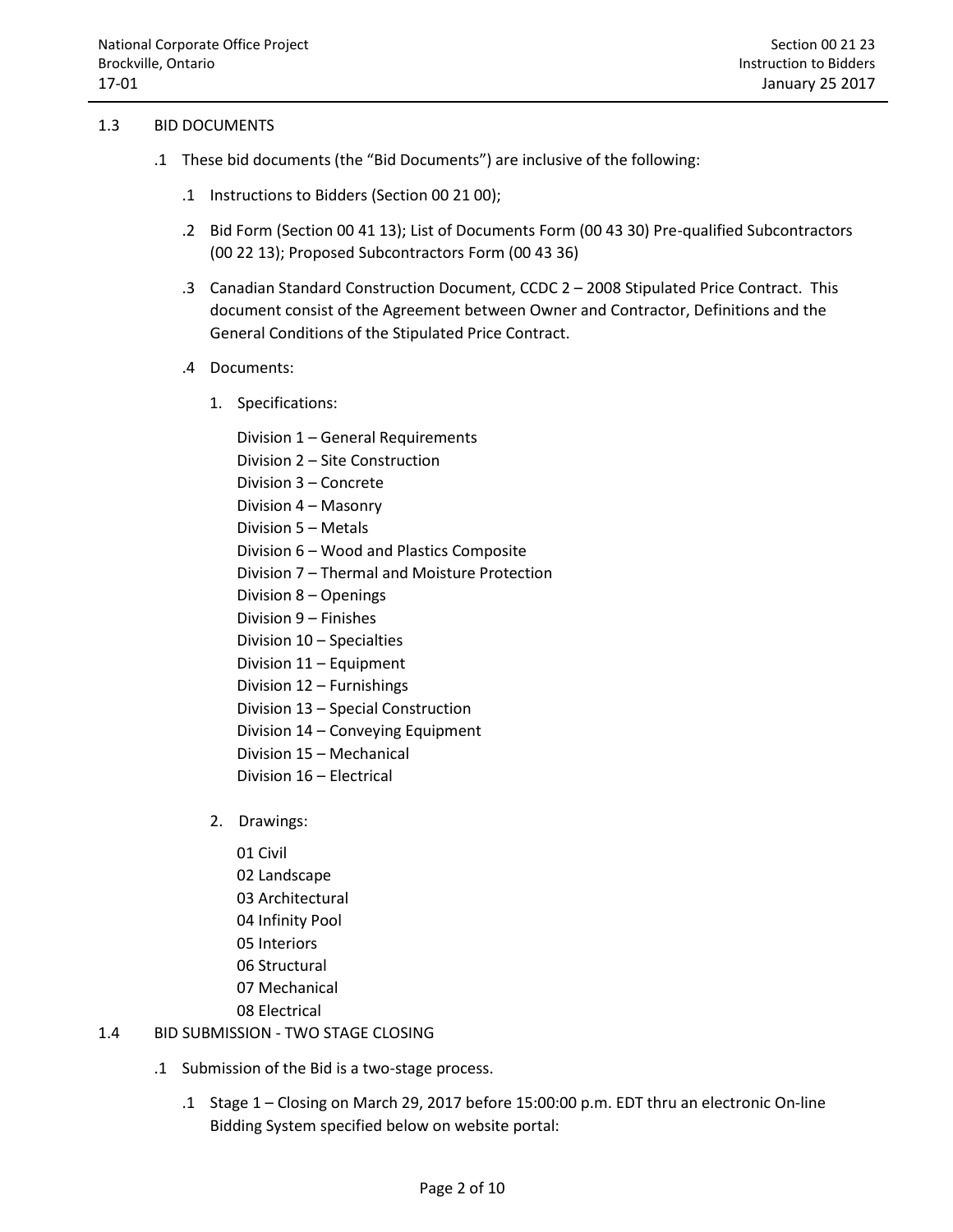<http://www.infinitesource.com/Portals/61984/sp/tcic.htm>

- .1 This stage is inclusive of the following:
	- Price
	- Executed Bid Bond
	- Executed Agreement to Bond
	- Certificate of Clearance from the Workplace Safety and Insurance Board
- .2 Stage 2 This is a hardcopy submission, due 24 hours after the closing. Refer to 1.5 Bid Requirements; **all bidders** shall submit executed hard copies of the bid documents along with the prescribed appendices. The local Construction Association will receive the hard copies, which act as authorized depositories on behalf of the owner.

Locations: TBD

- .2 Bidders are required to submit a bound executed hardcopy of all the prescribed Bid Documents in a sealed envelope or similar format. Three labels placed on the outside with:
	- .1 The bidder's contact information;
	- .2 The project name and address; and
	- .3 Project number, Owner's name and Owner's Address.
- .3 The timepiece at the location for receiving bids shall be the only measure for the exact time.
- .4 Bids submitted after the time specified above will be rejected.

(As this is an educational forum, late stage 1 bids are still required to comply with stage 2 submission. These bids are not eligible for the awards; Hard Copies submitted as per section 1.4.3.)

- .5 Bids received by fax, e-mail or other unauthorized electronic means are non-compliant. The noted stage 1 requirement is only authorized electronic submission.
- .6 Bidders who fail to submit a sealed envelope or similar format, or who fail to include all of the required documents in their package, will be declared non- compliant and their bid will be rejected

#### 1.5 BID REQUIREMENTS

- .1 A bid should be signed by each team's authorized leader and be in original handwriting.
- .2 For a submission to be "Compliant", it must include the following Documents:
	- .1 Electronic Bid Form (Infinite Source)
	- .2 Submission Requirements
		- .1 Bid Form (Section 00 41 13);
		- .2 List of Documents (Section 00 43 30);
		- .3 Proposed Subcontractors (Section 00 43 36);
		- .4 Signed copy of each Addendum receipt form.
		- .5 Signed and Sealed Bid Bond;
		- .6 Consent of Surety;
		- .7 Proposed Construction Schedule with Milestones;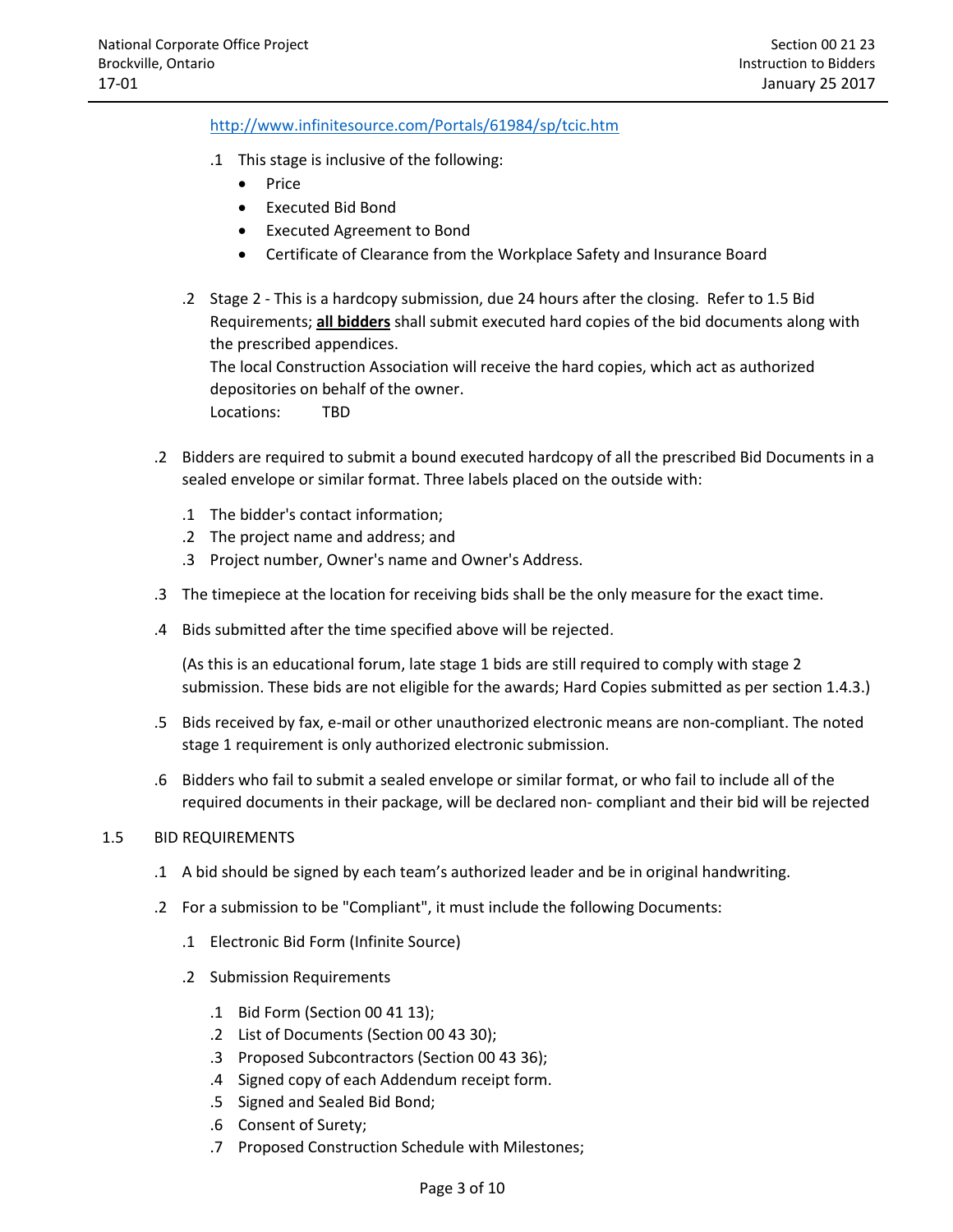- .8 Estimate Summary Sheet (Provided Excel File).
- .9 Health & Safety Policy
- .10 Labels as outlined in section 1.4.4
- .11 Site Mobilization Plan
- .3 For a submission to be considered for the "Most Professional", "Closest to the Target", and "Most Accurate and Complete" Awards, submissions shall also include all of 1.5.2, and all of the following items at a minimum:
	- 1. Signed Mentor Declaration Form
	- 2. Takeoff Recap Sheets
	- 3. Own Force Work Takeoffs
	- 4. Subcontractor Analysis
	- 5. Carried Subcontractor Quotes
	- 6. Request for Qualifications
	- 7. Any other applicable documents to further enhance your bid
- .4 For a submission to be considered for the "Building Information Modeling & Innovation" award, it shall also include all of 1.5.2, and all of the following items at a minimum:
	- 1. 3D Model, modeled by division
	- 2. Quality Control Plan
	- 3. Life Cycle Cost Analysis
	- 4. Digital Copy of BIM Model (USB)
	- 5. LEED® Report

# 1.6 OPENING BIDS

- .1 A single compliant Bid, the owner reserves the right:
	- .1 Return the Bid unopened, cancel and retender the project; or
	- .2 Open the Bid and reserve the right to accept or reject the Bid.

# 1.7 QUALIFICATIONS

.1 The Owner reserves the right to reject bids that contain qualifications or omissions.

# 1.8 EXAMINATION

- .1 Bidders shall be responsible for thoroughly reviewing all Bid Documents, prior to submitting a bid.
- .2 Bidders shall carefully examine the Place of Work through their own means and shall fully inform themselves as to the existing conditions, limitations, access, utilities, surrounding site conditions, and other conditions to the best of their ability.
- .3 By submitting a bid, a bidder represents that the bidder has examined the project site, or specifically elected not to. No additional payments or time extensions shall be claimable or due because of difficulties relating to conditions at the project site, which were reasonably foreseeable or should have been reasonably foreseeable by a contractor qualified to undertake the performance of the Contract.
- 1.9 BID DOCUMENT EXAMINATION AND AVAILABILITY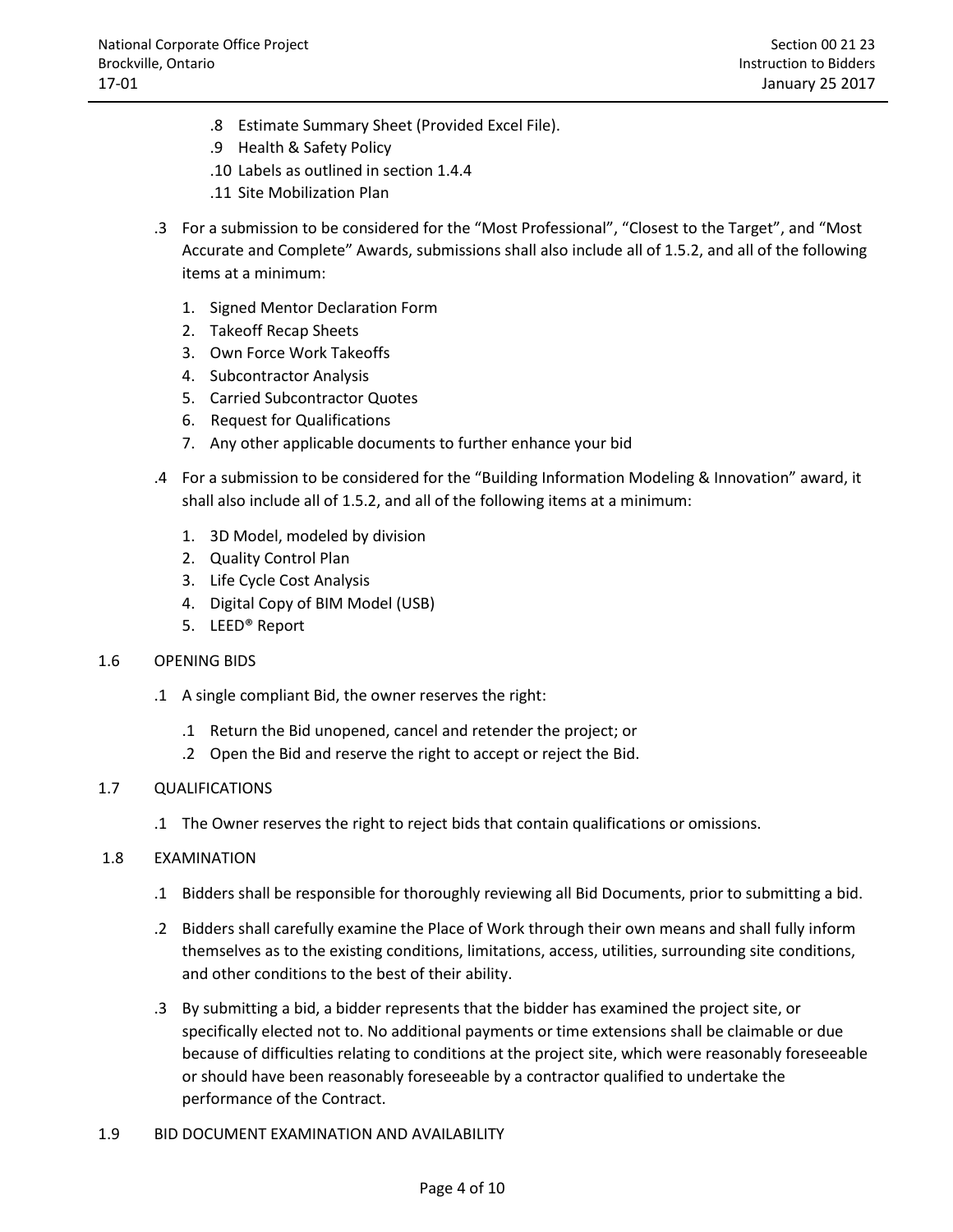- .1 Unless otherwise specified in these Instructions to Bidders, Bid Documents are available from the online Plans Room at www.tcicbidcomp.com.
- .2 Bidders should examine all drawings, specifications, and schedules and related Bid Documents to ensure that the bidder can satisfactorily execute the Work.

## 1.10 INTERPRETATION OF BID DOCUMENT

- .1 Should any conflicts, contradictions, or inconsistencies in the Bid Documents or their provisions, or any discrepancies between a provision of the Bid Documents and conditions at the project site as observed in an examination under Section 1.9 of these Instructions to Bidders, the bidders should immediately notify the Consultant by RFI at the email address noted in Section 1.20.3.1 of the Instructions to Bidders.
- .2 If the Consultant determines that an amendment is required, the Consultant will issue a written addendum. All addenda issued will form part of the Bid Documents.
- .3 The Bid Documents may be amended through a formal written addendum issued by the Consultant. No other forms of communication, whether written or oral, from any person will affect or modify the terms of the Bid Documents.

#### 1.11 PRICE

- .1 The Bid Price will represent the entire cost excluding HST to the Owner of:
	- .1 A fixed price for all work, provided in numbers only, as defined in the Contract Documents (the "Bid Price");
- .2 The Bid Price will represent the entire cost excluding HST to the Owner of the complete Contract. Notwithstanding the generalities of the above, bidders shall include in the Bid Price sufficient amount to cover:
	- 1. The costs of all labour, equipment and material included in or required for the performance of the Contract
	- 2. All overhead costs, including head office and on-site overhead costs, and all amounts for the bidder's profit
	- 3. The Bid Price must allow for compliance with all applicable laws regarding trade or other qualifications of employees performing the work, and payment of appropriate wages for labour included in or required for the work
	- 4. The Bid Price shall cover all taxes and assessments of any kind payable with respect to the work, but shall not include HST.

# 1.12 DURATION OF BIDS

.1 After the Bid Closing, a bid shall remain valid and irrevocable as set out in the Bid Form

#### 1.14 QUALIFICATIONS OF BIDDERS

.1 By submitting a bid, a bidder is representing that it has the competence, qualifications and relevant experience required to do the Work.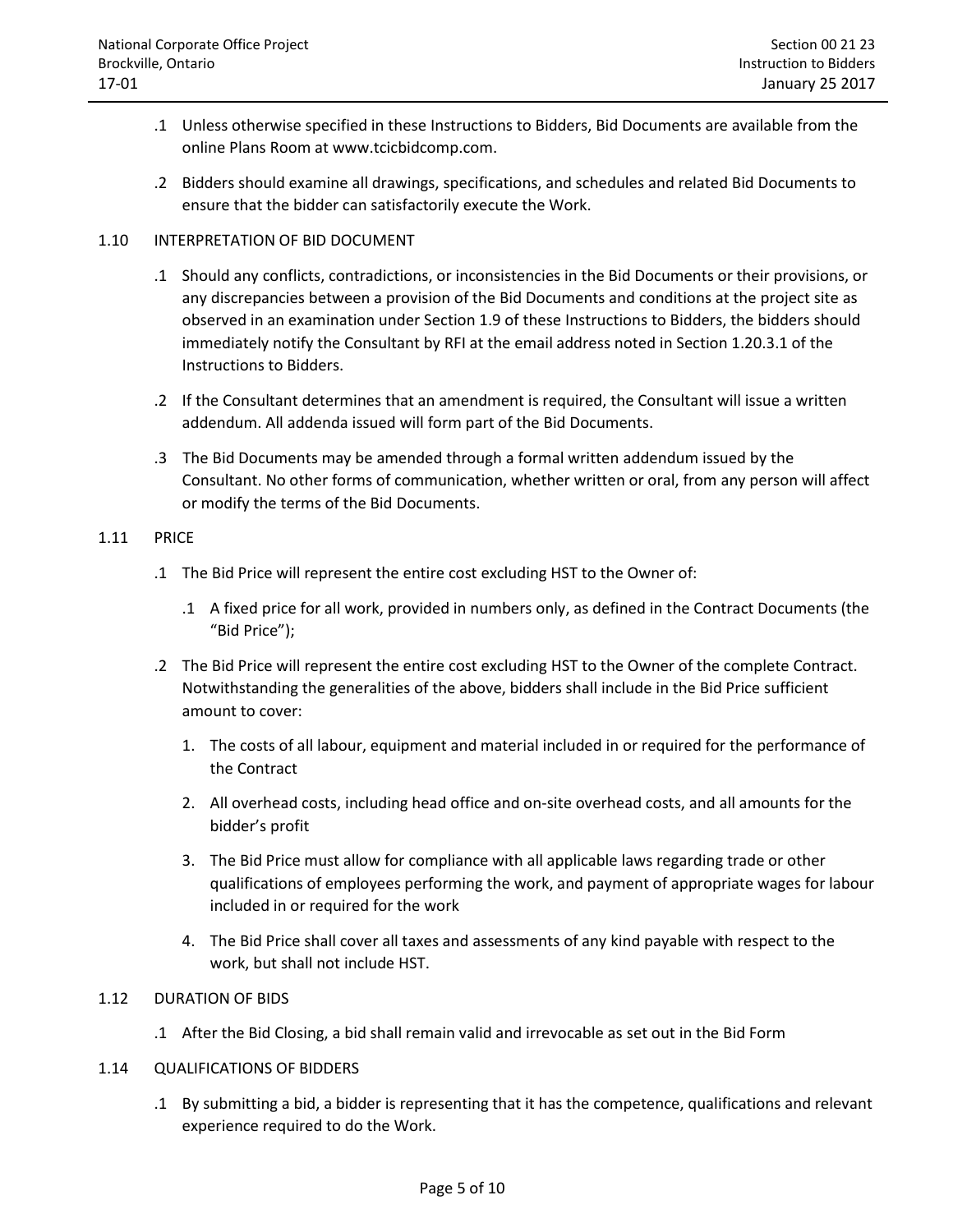## 1.15 AWARD

- .1 The lowest priced or any bid will not necessarily be accepted and the Owner reserves the express right, in its sole discretion and according to its own Judgment of its best interest, to:
	- .1 reject any or all bids.
	- .2 Waive any defect(s) or deficiency in any bid, which does not materially affect the bid or the Bid Price.
	- .3 Accept any bid, including an Alternative, which, in accordance with Section 1.7.1 of these Instructions to Bidders, the Owner m ay accept.
- .2 In no event shall the Owner or its representatives be liable for any bidder's costs or expenses in preparing this bid.
- .3 Bidders will not be permitted to alter or amend price included in a bid after the Bid Closing. If prior to an award of the Contract the Owner identifies changes the Owner wishes to make to the Contract Documents, then such changes shall be dealt with after the award of the Contract in accordance with the term s of the Contract.
- .4 The Owner will notify the successful bidder.

## 1.16 SUBCONTRACTORS

.1 The Owner has prequalified subcontractors for selected subcontract work for this project, as noted in section 00 22 13.

# 1.17 NO CLAIMS

- .1 Each bidder, by submitting a bid, irrevocably:
	- .1 Agrees that it will not bring any claim, action, demand, suit or cause of action, whether arising in contract, tort (including negligence) or otherwise (a "Claim") against the Owner or any of its employees, directors, officers, advisors or representatives, or any one of them, for any costs, damages or other compensation for any Claim or matter relating directly or indirectly to this tender (including, without limitation, in the event that the Owner rejects or disqualifies or for any other reason fails to accept a bid, accepts a non-compliant bid or otherwise breaches, or fundamentally breaches, the terms of this tender or any duties arising from this tender); and
	- .2 Waives any Claim against the Owner and its employees, director, officers, advisors or representatives for any compensation of whatsoever nature or kind including, without limitation, for loss of anticipated profits, indirect, incidental or consequential damages or losses if no contract is entered into for the Work between the bidder and the Owner for any reason whatsoever, including, without limitation, in the event that the Owner rejects or disqualifies or for any other reason fails to accept a bid, accepts a non- compliant bid or otherwise breaches, or fundamentally breaches, the term s of this tender or any duties arising from this tender.

#### 1.18 PREPARATION OFBIDS

.1 Submit bids and Supplemental Information on unaltered Bid Forms, Bid Form Appendices and Supplemental Information documents furnished herewith.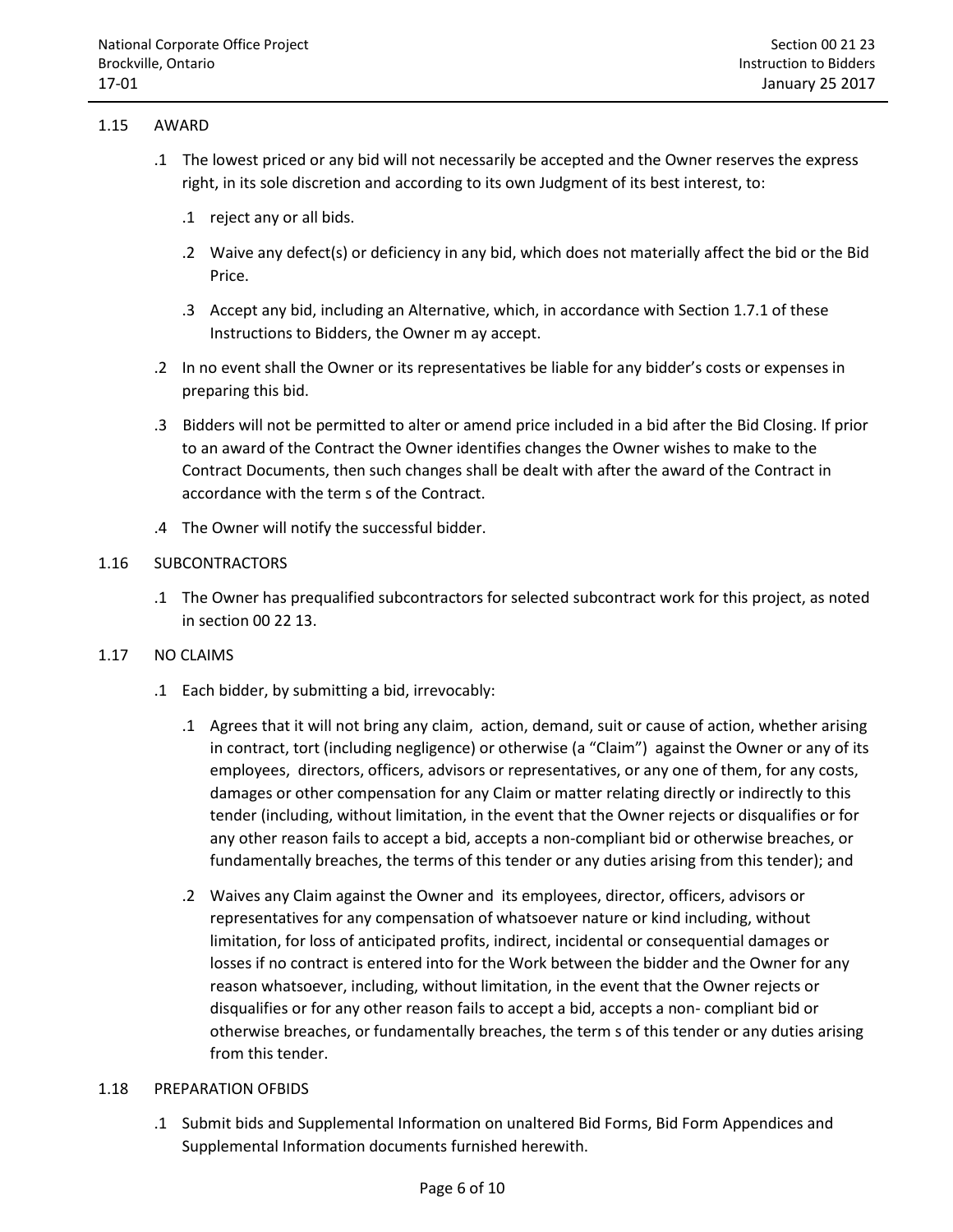- .2 Fill in all blanks in the Bid Form, Bid Form Appendices, and Supplemental Information documents as specified and instructed, in ink, type written, or other permanent non-erasable format, providing the information requested and ensure that an authorized person or persons sign all forms where indicated. Failure to provide all requested information on the Bid Form and failure to fill in all blank spaces may result in bid declared non-compliant.
- .3 If any or all pages of the Bid Form and/or the Appendices are amended by addenda, only the amended pages shall be used to submit a bid. Failure to comply with this requirement may result in the bid declared non-compliant.
- .4 Information provided by bidders on the Bid Form and on the Appendices may be amended, prior to bid closing, provided an authorized representative of the bidder initials bidder corrections. Other modifications, erasures, additions, conditions, qualifications or un-initialed pre-closing amendments may result in the bid declared non-compliant.
- .5 The bid price shall be provided in numbers only.
- .6 Any other form of bid submission may result in the bid declared non-compliant.
- .7 Signed Bid Form Appendices specified by these Instructions to Bidders shall be attached or separately delivered as herein specified.
- .8 Bids shall be for a stipulated sum without escalator clauses or other qualifications.
- .9 Bids which are incomplete, illegible or obscure, or that contain irregularities of any kind may be treated by the Owner in its sole discretion.
- .10 Bidders shall complete the document attached to these Instructions to Bidders and identified as Document 00 43 36 Proposed Subcontractors. Failure of the bidder to list the required Subcontractors will result in the bid being declared non- com pliant.
- .11 Bidders shall obtain licenses for of Bluebeam® Revu eXtreme by e-mailing [academic@bluebeam.com](mailto:academic@bluebeam.com) the following information:
	- .1 Subject line "TCIC 2017 National Student Bid Competition"
	- .2 Number and names of students on the team,
	- .3 Number of licenses needed, and
	- .4 The number of students working on a PC running windows, or a MAC running iOS.

After this information has been received, licenses shall be issued shortly afterwards.

.12 Teams shall obtain a RS Means® account through their team Gmail that will be accessible on four (4) devices. Each team member shall use the same account that their team leaders are given.

# 1.19 DISQUALIFICATION OF BIDDERS

- .1 Upon presentation of evidence satisfactory to the Owner of collusion, intent to defraud or other illegal practices on the part of the bidder, the bidder's bid shall be disqualified whether opened or not.
- .2 Bid's that are unsigned, that contain material qualifications, material reservations or escalator clauses, or that do not include the specified Bid Bond and Consent of Surety shall be rejected as non-compliant.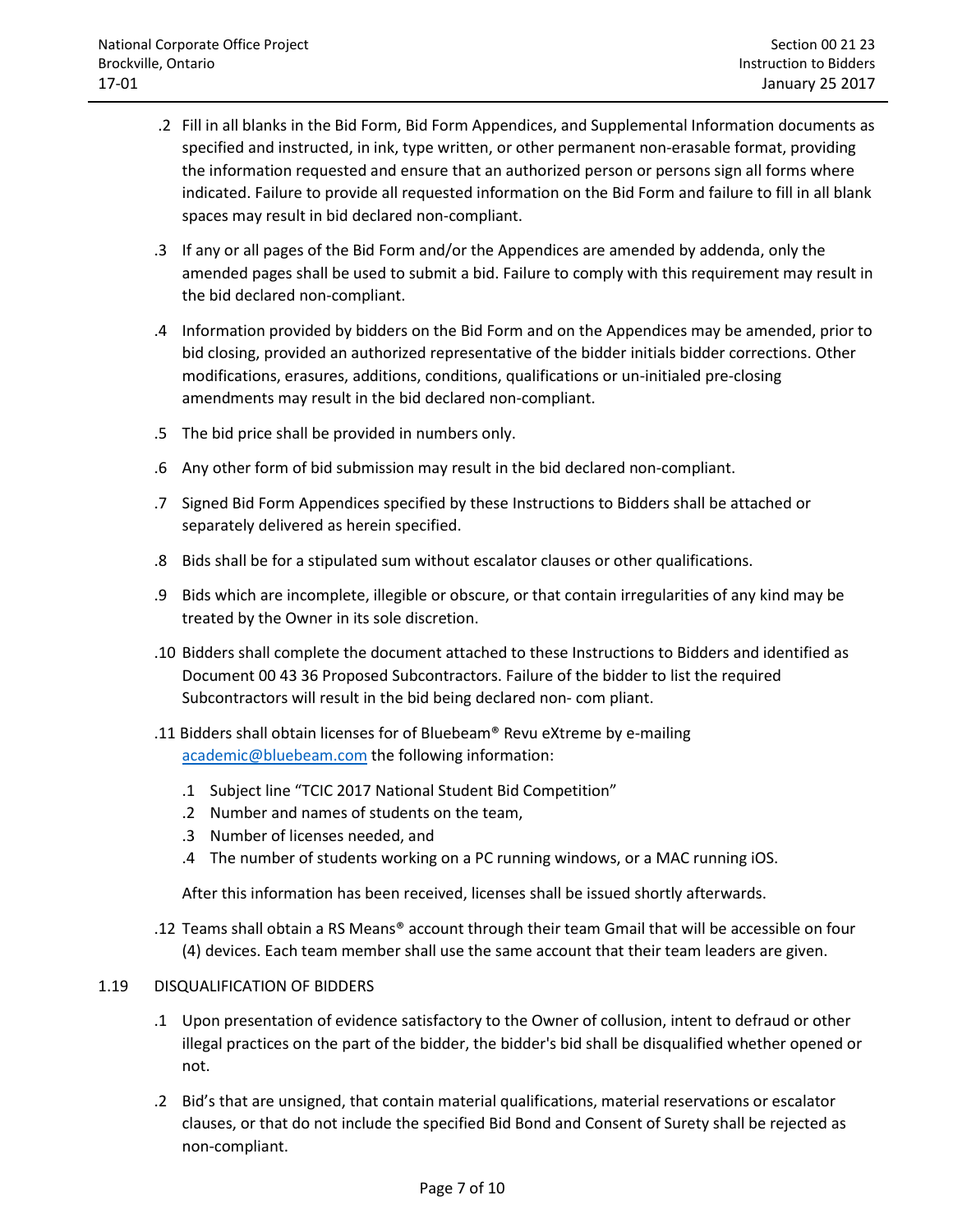# 1.20 ADDENDA

- .1 Each bidder shall immediately report to the Consultant all discrepancies, omissions, errors, departures from building by-laws or good practice, and points considered to be of dubious intent that comes to the attention of the Bidder. The Consultant will issue addenda, as it deems necessary to clarify/Modify the Bid Documents. The Latest Addendum will be issued 24 Hours from Bid Closing.
- .2 Bidders may prior to the Closing Date and Time, be advised in writing by Addenda of required interpretation of, additions to, deletions from, corrections to, changes to, or alterations to requirements of the Bid Documents. All Addenda shall become an integral part of the Bid Documents and shall be allowed for and taken into account in arriving at the Bid Prices.

# 1.21 INQUIRIES

- .1 Bidders shall direct all inquiries regarding the Bid Documents, in writing, up until 11:59 PM EDT, Thursday March 23, 2017. Any interpretation, addition, deletion, correction, change or alteration in the Bid Documents will be made by Addendum. Interpretations, additions, deletions, corrections, changes or alterations in the Bid Documents made in any other manner will not be binding, and Bidders shall not rely upon such.
- .2 Questions concerning Bid Documents shall be submitted to the Consultant at the following email address:
	- .1 2017communicationsdirector@gmail.com

# 1.22 DOCUMENTS FOR BIDDING

- .1 Copies of the Bid Documents for bidding purposes will be issued in entire sets only to registered contractors (teams).
- .2 Sets of the Bid Documents are obtained through the online Plans Room at

[http://www.infinitesource.com/planroom/tcic.](http://www.infinitesource.com/planroom/tcic) Printing is the bidder's responsibility.

.3 Destroy Bid Documents after Bidding. Do not return Bid Documents to Consultant.

# 1.23 BID SECURITY

.1 All bidders shall submit with the Bid Form a bid bond for 10% of the Bid Price. The requirements of the bid bond as described in the Bid Form. Any bid submitted without a bid bond as provided for in this section will be non-compliant.

# 1.24 BONDS

- .1 A Performance Bond and Labour and Material Payment Bond each for 50% of the Bid Price shall be provided by the successful bidder, the cost of which shall be included in the Bid Price, in accordance with Article GC 11.2 of the General Conditions of the Contract.
- 1.24 CONSENTOF SURETY
	- .1 All bidders shall submit with the Bid Form a Consent of Surety (Agreement to Bond) issued by one of the approved surety companies listed in the Bid Documents undertaking to issue a fifty percent (50%) Performance Bond and a fifty percent (50%) Labour and Material Payment Bond to the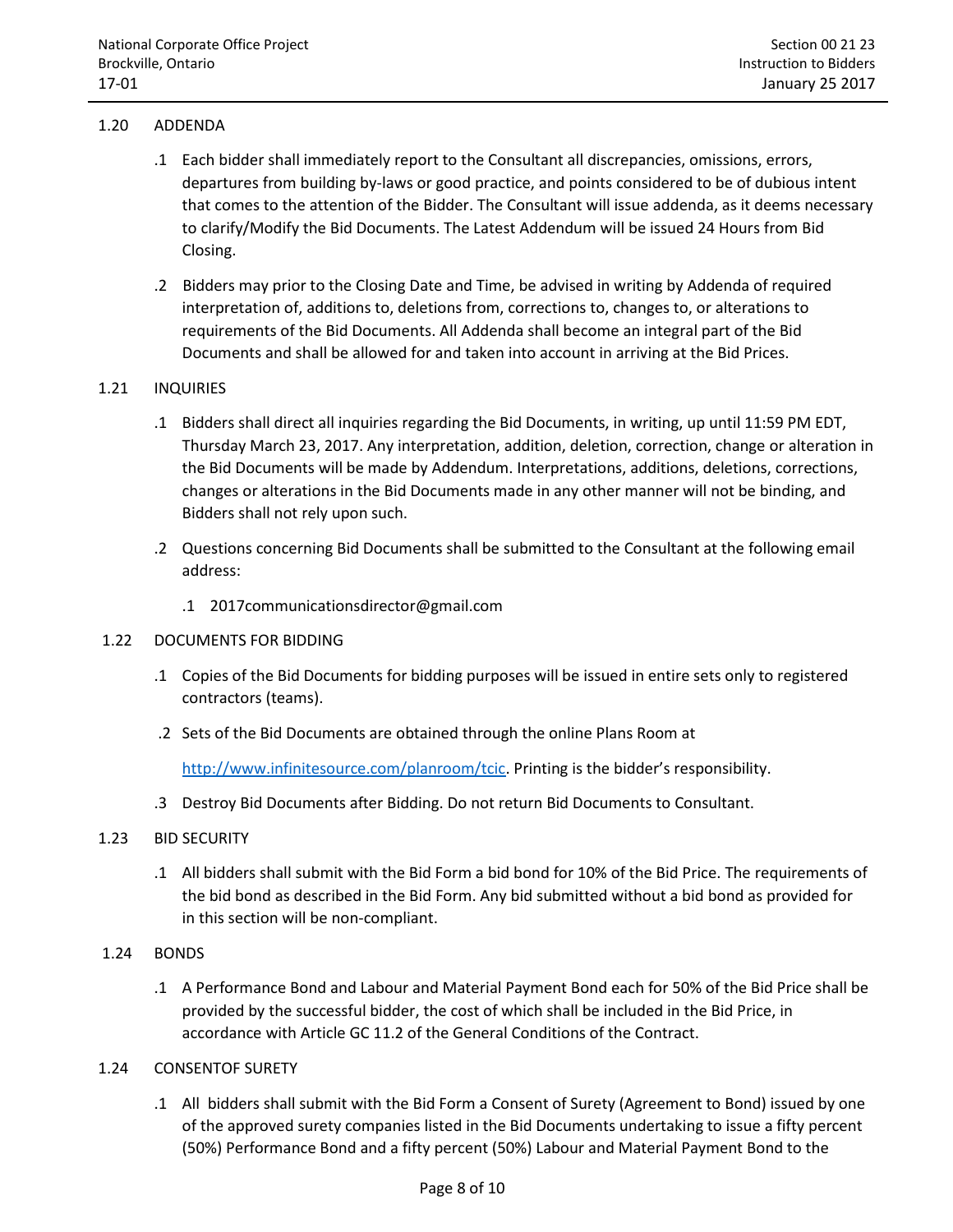bidder for the Project. Any bid submitted without Consent of Surety (Agreement to Bond) as provided for in this section will be non- compliant. Confirmation of the Surety Company will be sent in a future addendum.

# 1.25 CONFIRMATION OF COMPLETION TIME

.1 Each bidder will confirm in its bid that it can achieve Substantial Performance of the Work by the Date outlined in this section. Construction duration shall be inclusive of all statutory and nonstatutory holidays, weekends and vacations. Timely completion of the Work is critical to the Owner. Where a bidder stipulates a Contract Time, which is greater than the number of calendar months stated in this paragraph 1.25, its bid, at the sole discretion of the Owner, may be rejected as noncompliant.

Construction Start: May 15, 2017.

Construction End: November 5, 2018

## 1.26 COST OF PREPARATION

- .1 Each bidder shall be solely responsible for all of its cost and other expenses in respect of preparing and submitting its bid.
- 1.27 WITHDRAWAL OR REVISION OF BIDS
	- .1 Bidders may withdraw a previously submitted bid at any time prior to closing. The withdrawn bid is reset to "draft" mode, where it can be edited and re-submitted. This bid can be withdrawn and resubmitted any number of times prior to the bid closing time.
- 1.28 TAXES
	- .1 Refer to the Bid Form and the General Conditions of the Contract, as amended by Supplementary Conditions of the Contract, regarding inclusion of taxes. The HST (13% tax) is not to be considered an applicable tax for the purpose of this Contract. Bidders shall therefore not include any amount in their bid prices for the HST. The successful Contractor shall bill the Owner, upon each progress payment certification; the appropriate amount of HST the Owner is legally obliged to pay. This amount will be paid to the Contractor in addition to the amount certified for payment under the Contract and will therefore not affect the Bid Price.

#### 1.29 DISPUTES

- .1 In the event of a dispute arising in connection with this bid process including, without limitation, a dispute concerning the existence of the "bid contract" or a breach of the "bid contract", or a dispute as to whether the bid of any bidder was submitted on time or whether a bid is compliant, the Owner, in its sole discretion, may refer the dispute to a confidential arbitration before a single arbitrator with knowledge of procurement/bidding law and practice at Brockville, Ontario. In the event that the Owner refers the dispute to arbitration, the bidder agrees that it is bound to arbitrate such dispute with the Owner. Unless the Owner shall refer such dispute to arbitration, there shall be no arbitration of such dispute.
- .2 In the event the Owner refers a dispute to arbitration, the Owner may give notice of the dispute to one or more of the other bidders who submitted bids, whether or not they may be compliant, each